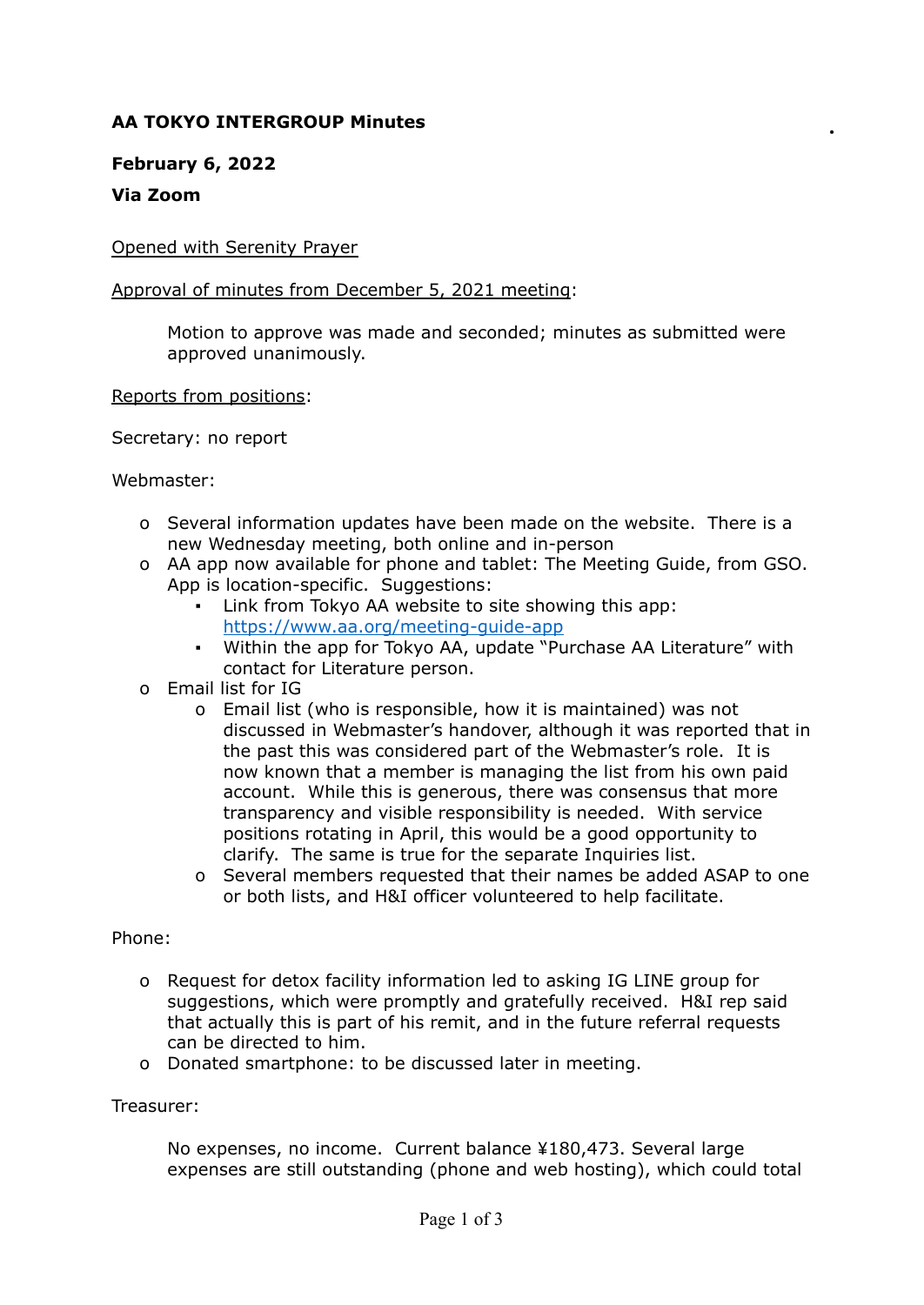up to around ¥80,000. Discussion of donation and prudent reserve to be discussed later.

| Feb 2022<br>Report  |             |
|---------------------|-------------|
| Beginning<br>Bal.   | 180,47<br>3 |
| Income              |             |
| Oct                 | 0           |
| <b>Nov</b>          | $\theta$    |
| <b>Total Income</b> | $\theta$    |
| Expenses            |             |
| Oct                 | 0           |
| Nov                 | $\theta$    |
| Total               |             |
| Expenses            | $\Omega$    |
|                     | 180,47      |
| New Balance         | 3           |

#### H&I:

Two persons are currently in treatment in Kurihama. Rep is in contact with both and will try to visit shortly.

## Old Business

o **New Literature person**: consensus that this would be a 14-month position at this time since offices will rotate already in April. Requirement is 90 days of sobriety. Member volunteered for this position! The officer will determine what is to be offered; at this time, Big Books only.

o **How to pay for literature**: general discussion of recipients (anyone, or the most "desperate"?), postal money envelope (genkin kakitome) to be included with book, honor system as at present (eventually donate at f2f meeting, send payment by PayPay or other means, etc.)

MOTION made and seconded, that an honor system be tried, to be reevaluated after two months or so. Motion passed with all in favor.

## o **Donations to JSO or GSO**

- **.** JSO is struggling to cover rent, a need much greater that any donation we might offer.
- **.** Treasurer said that most of current funds are from a single large donation of ¥130,000 last year and that other donations are very slow. He would suggest a prudent reserve of ¥50,000-¥60,000. MOTION made and seconded that IG maintain a prudent reserve of ¥50,000. After a suggestion that it might be wise to see how much